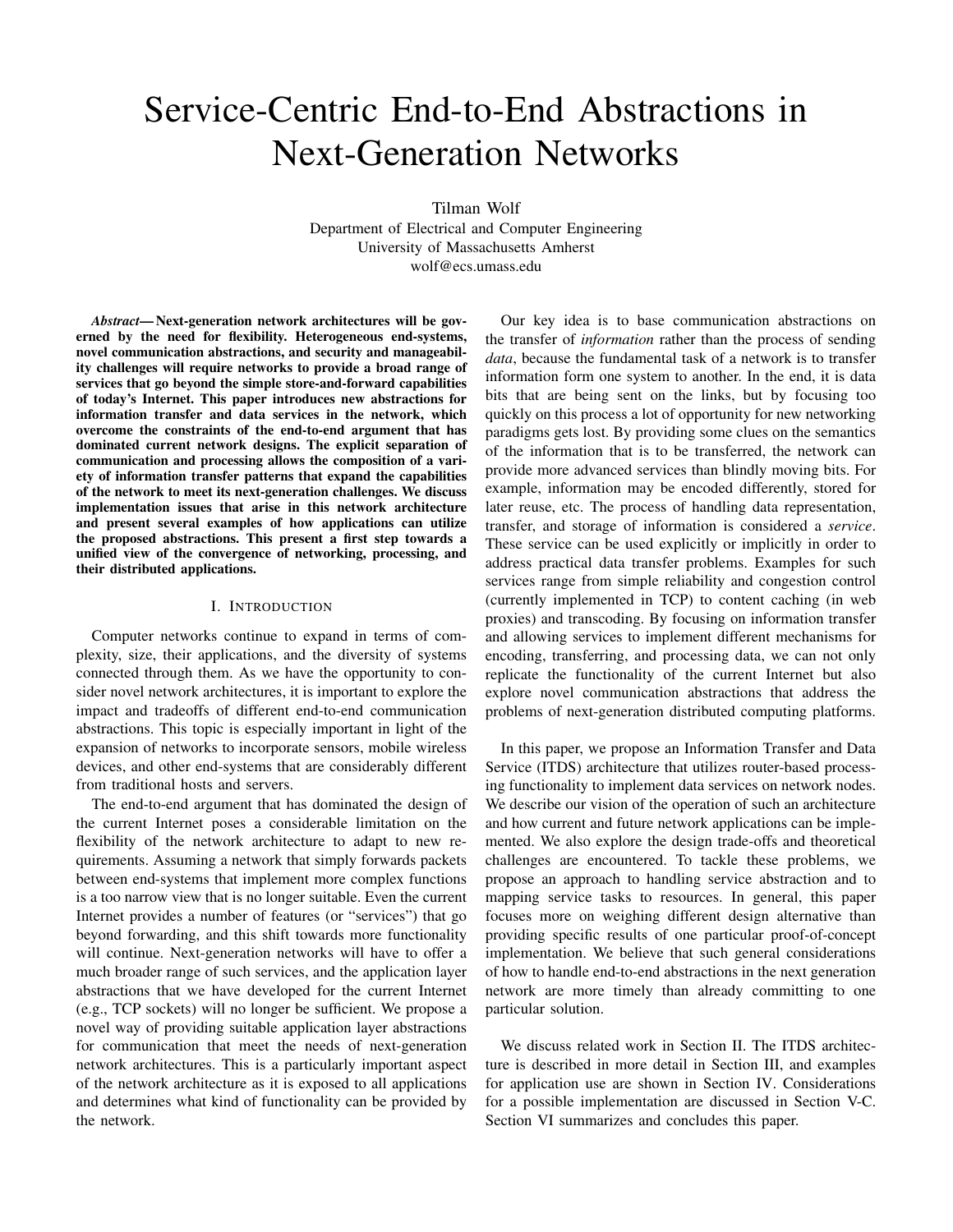#### II. RELATED WORK

Several shortcomings of the design of today's Internet are expressing themselves in the lack of flexibility, security, and manageability. When the Internet was originally designed in the 1970's, the goal was to have a simple, packet-switched communication infrastructure, which connects a large number of networks with gateways or routers [1]. The network itself was kept relatively simple and provided just basic communication between the end-systems. This led to networking protocols, where most of the complexity is implemented on the end-systems (e.g., retransmission of lost packets, congestion control based on end-system observations).

The design of the current Internet has been revisited and proposals for new Internet architectures have been considered for some time [2], [3], [4]. The move of the Internet towards a commercial enterprise has changed the underlying assumption of trust and economic incentives [5].

Over time, several additions have been proposed and implemented in the Internet, because the initial design did not consider them. Since the Internet does not support the dynamic deployment of new protocols, these features needed to be added as special processing functions to routers. The following list highlights a few, which are characterized by the need of support by the network (i.e., they cannot be implemented on end-systems only):

- Random Early Detection (RED [6]) is a queue management scheme for routers to fairly drop packets from rogue TCP flows. This is can be implemented in a very simple fashion, but it constitutes a type of processing on a router. Many current routers implement some form of RED, but only few use it in practice.
- *•* Network Address Translators (NAT [7]) are another common component in IP networks. A NAT allows multiple hosts in a subnet to use a single globally unique IP address. IP packets passing between the subnet and the Internet are modified by the NAT. This reduces the number of IP addresses used by a subnet and thereby extends the time before the IP address space is exhausted.
- *•* Firewalls [8] are a standard security component of most networks. Packets are filtered depending on rules defined by the network administrator. This enables the blocking of network traffic that could compromise the security of hosts on the network (e.g., port scanning). Firewall rules can be numerous and complex, which requires significant computational power on the firewall to keep up with typical access link speeds.
- *•* Intrusion Detection Systems (e.g., snort [9]) check packet headers and content against signatures of well-known attacks. Traffic that is considered malicious can be blocked dynamically.
- Web Switching [10] is a method for distributing a web server over several physical machines while presenting a single font-end to the outside. Web switches parse HTTP requests in packets and determine the appropriate server to which to forward the request. Since the HTTP request

is sent only after the TCP connection is established, the web switch also has to splice the TCP connection between client and back-end server.

In practice, these changes either have been slowly added to all routers (e.g., RED) or they were implemented on servers that are connected to routers (e.g., intrusion detection). These specialized solutions are working reasonably well in practice, but also cause the Internet architecture to diverge more and more from its original design as more and more services require processing inside the network.

One important observation that can be derived is that the *functionality* of the network plays a key role in today's Internet. It is not bandwidth anymore that dominates the considerations for network architectures and their implementation. Instead, it is becoming increasingly important to provide customers with features, such as security and manageability. An increasing number of specialized services will be required in order to support the growing number of heterogeneous endsystems and network technologies. To provide an infrastructure for such services, it has been proposed to equip routers with general-purpose processing capabilities in the data path. Services can then be implemented in software and be created, deployed, and used dynamically. In the most general form, processing has been proposed in active networks [11], which have exhibited considerable challenges in manageability and security. A more moderate approach of data-path processing is found in form of programmable routers, where the system administrator (instead of the end-system application/user) may deploy new functions that are performed on the router [12]. An example for utilizing processing capabilities to deploy new protocols is shown in [13].

From a technology point of view, the trend towards the need for more services is being met by recent progress in embedded processing systems. "Network processors" (NPs) are multi-processor systems-on-a-chip that are optimized for high-performance data I/O and processing. Using multiple embedded RISC processor cores and specialized co-processor for hardware acceleration, NPs can process network traffic in software at Gigabit per second speeds. Thus, NPs provide an ideal platforms for implementing network services ranging from simple forwarding to complex payload processing. At this point there are a number of companies producing a variety of network processors such as the Intel IXP family [14].

# III. INFORMATION TRANSFER AND DATA SERVICES

We propose a novel end-to-end abstraction that can utilize the capabilities of next-generation network and make them accessible to end-systems. We allow the processing of data as it traverses the network and thereby remove the constraints set in place in current network architectures.

# *A. End-to-End Information Transfer*

With the design of any abstraction, there is a trade-off between simplicity and generality. Ideally, an application layer abstraction should be simple to use for a straightforward information transfer. At the same time, it should also allow for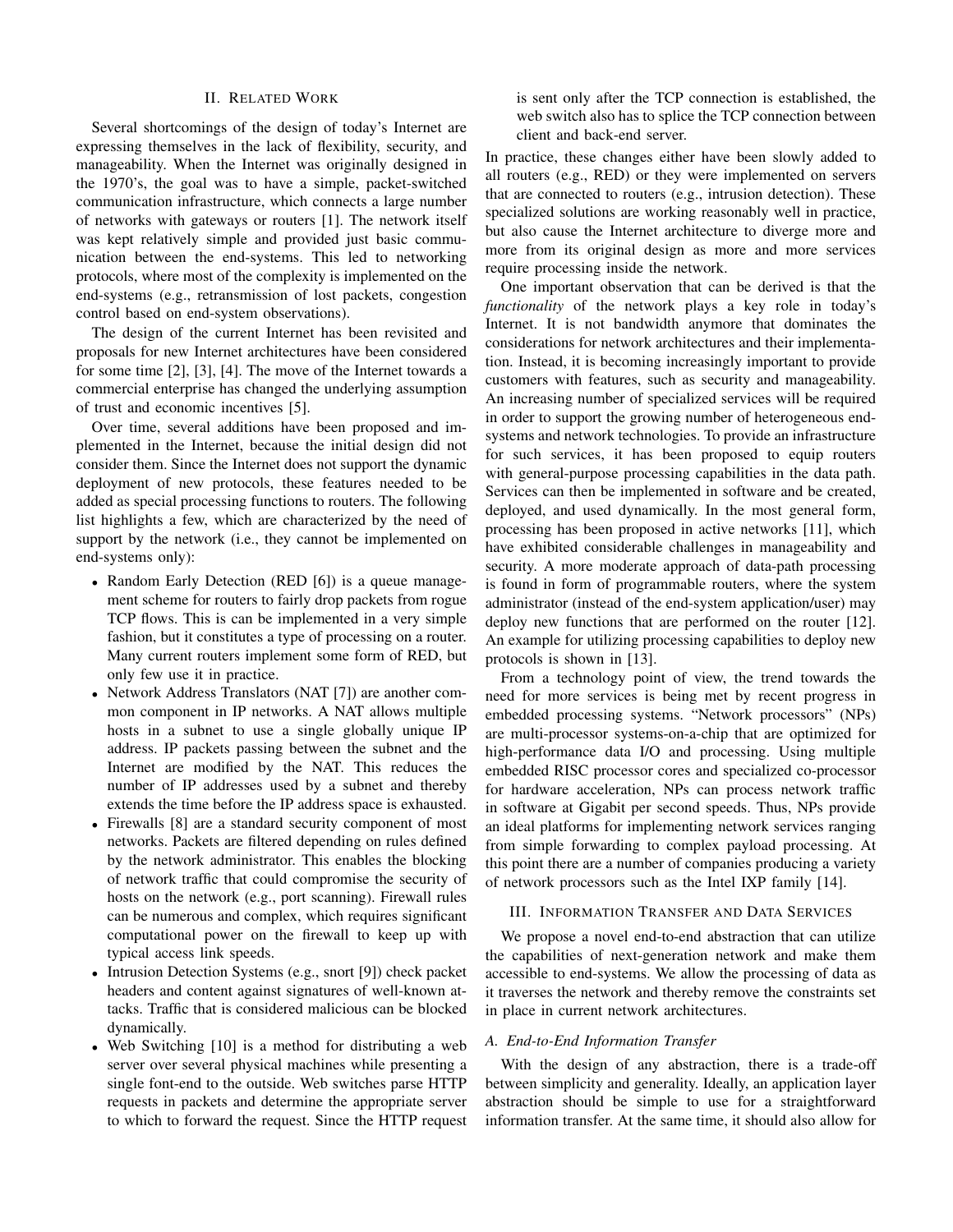complex transactions that consider realistic system constraints. The key questions are:

- *•* How much general-purpose processing and storage capabilities can and should be placed in to the network infrastructure?
- *•* How much of that functionality should be exposed to the end-system?
- *•* How can the semantics of an information exchange be specified to utilize the network's capabilities to its fullest?

*1) Information Transfer vs. Data Transfer:* The key idea for our proposed end-to-end abstraction is to focus on the basic purpose of a network: *information transfer*. The encoding of information into data is a secondary step, and there are numerous ways of doing that. In any case, it is the information that is relevant to the end-system. For example, consider refreshing a web page that has not changed since the last retrieval. It does not matter how the information ("the web page has not changed") is conveyed to an end-system. There are many ways of how the corresponding data transfer can be implemented: In the simplest case, the data is downloaded again and displayed. Alternatively, the server might just notify the client that the page has not changed, thus saving an unnecessary data transfer of the body of the page. It is also possible that a proxy interacts with this exchange.

In the proposed ITDS architecture, end-system applications specify the information transfer that is desired and the network (in cooperation with the end-systems) determines the appropriate handling of data. There are three major aspects that need to be considered in this process:

- *•* Data Encoding and Semantics: The information that needs to be transmitted needs to be encoded into data. In many cases, this is already given, for example in a file transfer.
- *•* Data Transmission: The transfer of data between endsystems and network systems corresponds to the traditional functionality of a network.
- *•* Data Processing: In order to provide advanced services, data needs to be processed. This includes modification of the transferred data and processing for the purpose of control.

The last point – having processing as a first-class networking function – is the key difference to the existing Internet architecture. Instead of limiting processing to end-systems, as it has been done in the current layered Internet architecture, we propose to permit processing throughout the network. We call these processing tasks *data services* and their purpose is to implement the handling of data that is necessary to achieve the desired functionality and performance properties.

The difference between the layered Internet architecture and the Information Transfer and Data Services abstraction is contrasted in Figure 1. Instead of forcing the transport and application layers to be limited to the end-systems, processing can take place throughout the network. Transport layer functionality is seen as part of the application layer and thus not considered a separate layer. The network, link, and physical



(a) Layered Internet Architecture



(b) Information Transfer and Data Services Architecture

Fig. 1. Layered Internet Architecture Compared to Information Transfer and Data Services Architecture.

layers are shown unchanged as this work does not address these aspects of network architecture. The proposed ITDS abstraction can interface with any network-level architecture that provides system-to-system connectivity.

*2) Data Semantics:* By putting the encoding of information under control of the network, we allow the system to maintain semantic information on the bits that are being transmitted. The network can therefore modify the data to more efficiently transfer the information. In the example of a web caching, a proxy could intercept web requests and respond with a local copy of a document. As a result the same *information* is transferred without involving an end-to-end *data* transfer. This process would not require any configuration on the end-system since it could be done transparently by the network.

It would not be feasible to assume that the semantics of all information transfers on the Internet could be formalized concisely. Instead, it is sufficient to describe the main characteristics of the information exchange. An initial and probably incomplete list of possible characteristics is:

- *•* Streaming vs. Random Access: determines if the information transfer is of a typical request/response type (i.e., random access) or a stream of information that is sent continuously to the receiver.
- *•* Point-to-Point vs. Multi-Point: determines if the information is distributed to only one end-system or to multiple.
- Interactive vs. "Canned": determines if information is generated interactively (i.e., "on-the-fly") or if it already exists and just needs to be distributed.
- *•* Bandwidth-Sensitive vs. Delay-Sensitive: determines the performance demands of different information transfers.

These characteristics can be combined to represent a broad set of information exchanges. For example, an typical ssh session would be random access, point-to-point, interactive, and delay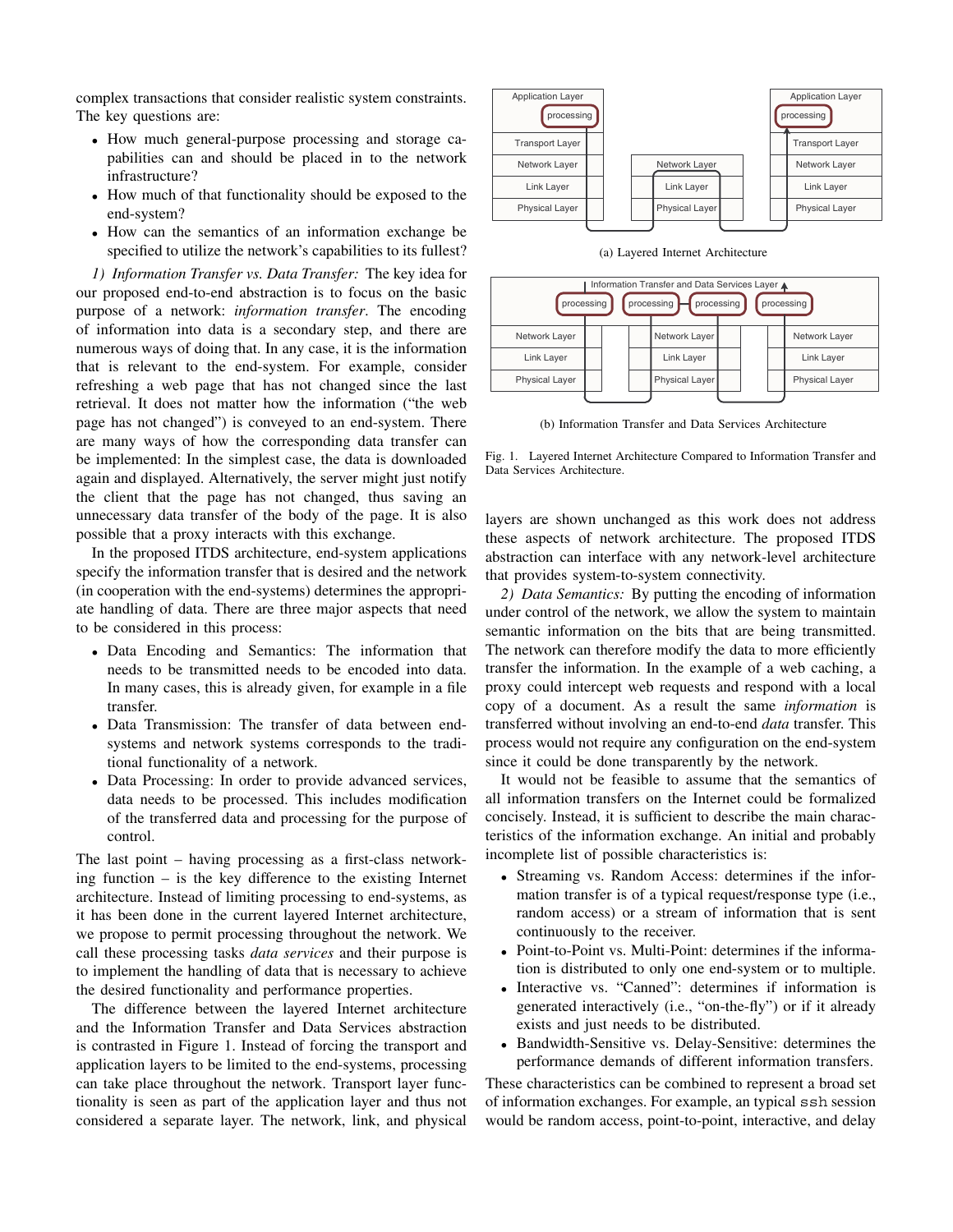sensitive; a video broadcast would be streaming, multi-point, and either canned and bandwidth sensitive (e.g., movie) or interactive and delay-sensitive (e.g., video conference).

# *B. Data Services*

The data service aspect of the ITDS architecture is the key to providing flexible handling of data streams in the network. A data service can receive, store, process, and transmit data that is transmitted over the network. Data services leverage the semantic information about a data stream to implement different functionalities. Examples for data services are:

- *•* Reliability: buffering and acknowledgement-based retransmission of lost data as it is done in TCP.
- *•* Privacy: encryption and decryption services between endsystems (similar to SSL) or subnets (similar to VPN).
- *•* Congestion Control: limiting of data transfer rate based on the state of the (sub-)network.
- Caching: storing of information for certain applicationlayer protocols and making it accessible to other connections.
- *•* Security: firewalling, intrusion detection, payload scanning and other mechanism to identify and mitigate attacks.
- *•* Quality of Service: prioritized forwarding of data based on service requirements.
- Multicast: duplication and forwarding of data along multiple links and local retransmission for scalable, reliable multicast.
- *•* Payload Transcoding: depending on the semantics of the transferred information, this service can adapt the content that is transferred. For example, large images from web pages can be downsampled for display on a cell phone. This service is very specialized and highly dependent on the transferred information and its coding in data.

There are a number of other services that could be conceived: multi-path routing, forward-error-correction coding, multi-destination content-distribution using erasure codes, etc. One important observation is that two services can provide the same functionality, but are implemented differently. For example, congestion control can be AIMD-based as in TCP or can use explicit congestion notification (ECN).

*1) Computation on Routers:* Data services on network nodes require the availability of general-purpose processing capabilities on these systems. The main challenge when designing such a system is to manage the different data services and the state that is associated with different streams of data. In principle, there are three steps that need to be performed on a ITDS-enabled router system to support basic data service functionality:

*•* Identification of Processing Requirements: Based on the control information that has been provided to the ITDSenabled router, it can be determined what data services a particular connection (or individual packet) requires. In order to maintain this information, a packet classification or flow identification mechanism is necessary.

- *•* Access to Processing Context: In order to provide processing tasks that perform computation across multiple packets, it is necessary to maintain processing state for each connection. This context needs to be made available whenever processing is continued.
- *•* Resource Management: Both processing time and memory space are resources that need to be tightly controlled. Since services are not installed dynamically by endsystems (as it was proposed for active networks), it is much easier to control processing tasks. In terms of processing performance, it is difficult to compare different system implementations [15]. Enforcing resource reservations for processing is further complicated by the fact that computation that is terminated due to excessive resource usage may leave the system (or at least the data service for one particular information transfer) in an inconsistent state.

We note that processing on routers is provided for efficient, high-performance, secure, manageable end-to-end communication. Processing is not provided for the sake of having processing resources available remotely. Clearly, it is possible to provide processing resources as infrastructure components, but that issue goes beyond the scope of this paper.

*2) Storage:* Together with computation, it can be considered to provide storage as a feature for future networks. From a systems point of view, this is a much further reaching proposition that simply providing processing capabilities. However, it also permits the consideration of novel end-toend networking paradigms. For example, instead of simply transferring information between end-systems, networks could be used for information storage and retrieval. Similar to peerto-peer overlay networks, which are currently implemented on end-systems to exchange content, an ITDS-enabled network could be used to store data on routers and or dedicated storage systems within the network infrastructure. The basic operations to access this information could be *put* and *get*.

## IV. EXAMPLES

To illustrate the ITDS concepts, we discuss a few examples of data services that implement different types of end-systemto-end-system information transfers:

- *•* Example I: Reliable and Private Communication. This type of communication can be composed from two data services that implement reliability and privacy. The combined data service can then be applied to any type of point-to-point information transfer.
- *•* Example II: Web Caching. This type of communication can be achieved by combining a caching service with a reliability service. Multiple end-systems can use the same caching service and thus achieve the desired caching functionality. This service can be applied to a conventional point-to-point information transfer with a semantics that is understood by the caching service.
- Example III: News Distribution. This type of communication uses multicast service (and reliability) service to reach a large number of end-systems. It may use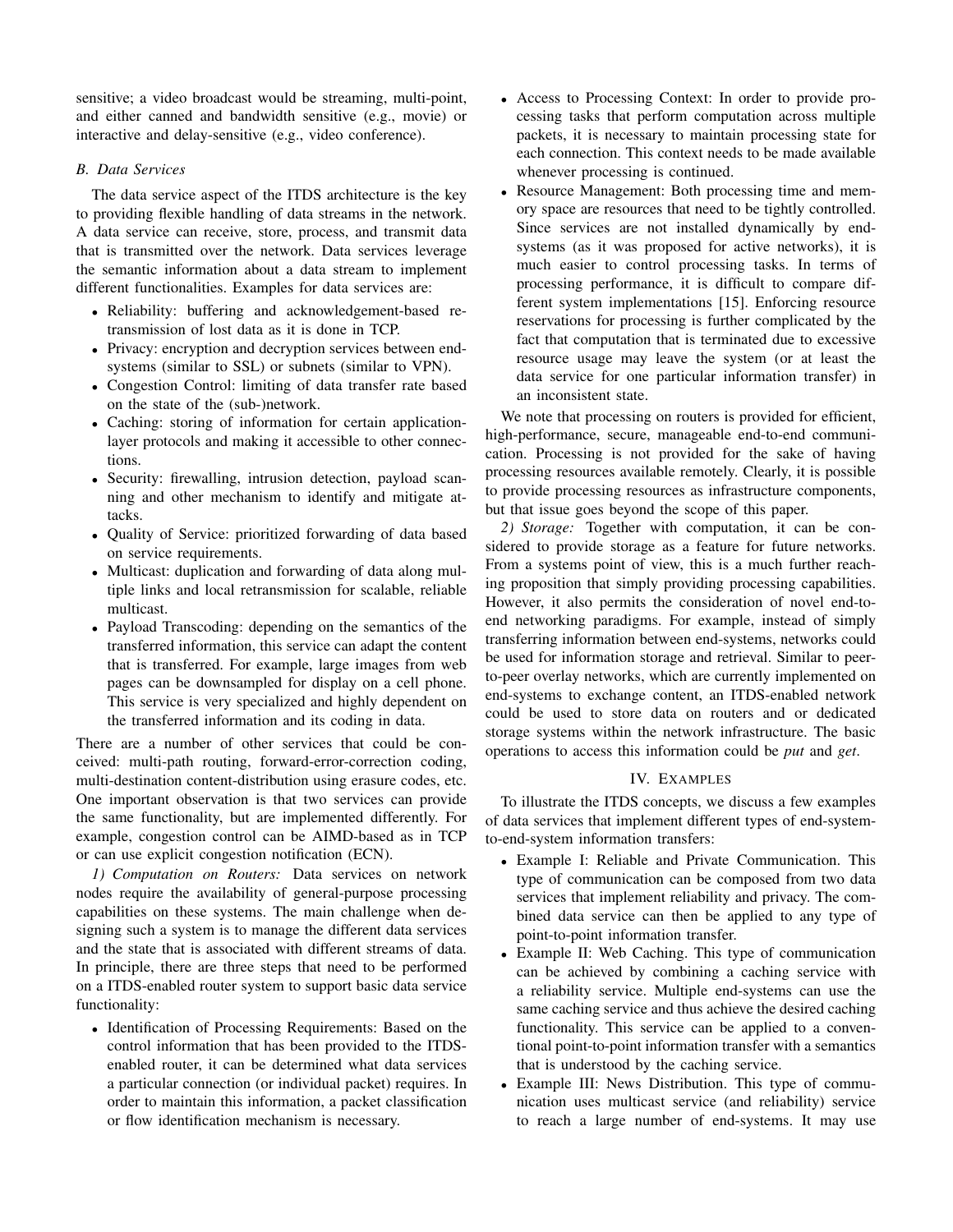

(a) Example I: Reliable and Private Point-to-Point Communication



(b) Example II: Web Caching



(c) Example III: Content Distribution and Transcoding

Fig. 2. Examples of ITDS Scenarios.

a "push"-paradigm rather than having the end-systems request content individually. In addition, various nodes can employ content transcoding operations to adapt the presentation of the transferred information.

Figure 2 illustrates the semantics of the information flow for these three examples. The nesting of colored boxes indicate the layers of semantics that are added to an information transfer (e.g., indicating that a particular data stream is an encrypted representation of the information).

Being aware of the semantics of information exchanges allows the network to provide data services that further improve the end-to-end communication. These services can be initiated automatically by the network in case the end-system application does not explicitly specify them. For example, an end-system might not have specified congestion control, but the network enforces it to ensure fair sharing of resources. Intrusion detection is another example where the network or the administrator can add services that are orthogonal to what the end-user application requests.

#### V. ITDS IMPLEMENTATION

To implement the ITDS functionalities described in the previous section, we need to address a number of fundamental

algorithmic and systems questions that need to be addressed by any network implementation that supports services:

- How can the use of services be specified?
- How can service tasks be mapped to network nodes?
- *•* How can services be controlled by the network and by the end-system application?

We discuss several issues related to the design a practical environment to specify, compose, map, and control data services.

#### *A. Service Creation*

*1) Service Specification:* In order to fully utilize the capabilities of ITDS abstractions, it is necessary to provide a set of suitable programming abstractions. The abstractions need to be simple enough to setup a straightforward communication channel quickly, yet rich enough to accommodate more complex configurations. We envision the programming interface to be comparable to that used by BSD sockets, except that a larger number of parameters need to be passed to the system. During a setup of a socket, the end-system application needs to specify to the ITDS system the structure of the information flow between end-systems and the data services that should be invoked.

There are many possible approaches to how one can specify this information in an easy to read and parse format. We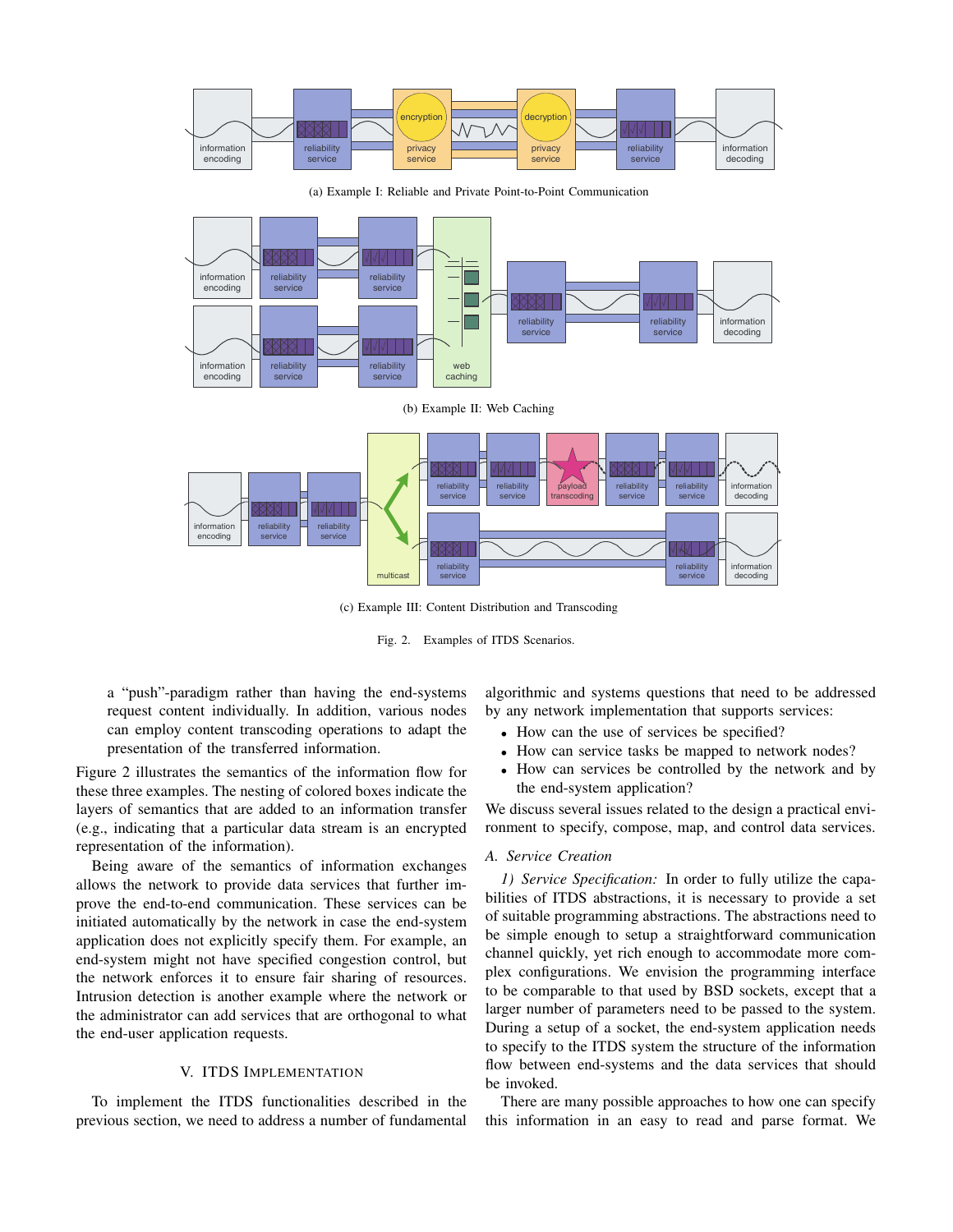propose to use an abstraction that is similar to that of UNIX "pipes" and has already been explored in the context of programmable networks [16]. This concept can be extended further include a variety of annotations that are necessary in the context of the ITDS architecture.

The idea of the "annotated pipe" approach is to view communication as a transfer of information from one end-system to another, where processing is performed on intermediate nodes. The simplest case would be the transmission of information from one node to another. The syntax for such a transfer could be specified in many ways, and finding a suitable notation is part of ongoing and future work. However, to illustrate the concept, we make use of UNIX-like syntax:

*{*N1 > N2*}*

could be used as a specification for a simple data transfer between two nodes. This transfer could be further annotated to utilize more advanced features. For example,

$$
\{N1 \mid TCP_TX > N2 \mid TCP_RX\}
$$

could specify the use of TCP features on the transmission. In this case, the vertical bar  $(|)$  indicates that data is to be passed through a processing stage on that particular node. A further extension would be an additional transcoding service at an arbitrary node  $(*)$  in the network:

*{*N1 | TCP TX > \* | TCP RX | TRANSCODE | TCP TX > N2 | TCP RX*}*.

Similarly, this notation can be extended for other cases.

*2) Service Composition:* The data services available for information transfer can be composed to meet the need of a particular information transfer. When specifying a communication interactions with annotated pipes, the ITDS systems need to be able to verify that a particular request yields a feasible information exchange. Thus, it is necessary to associate a very simple notion of semantics with the information as it is being transferred and processed. The end-to-end communication can be augmented by predicates that match the concepts described above in terms of information transfer (e.g., point-to-point, streaming, etc.) and data services (e.g., encrypted, etc.). When an end-system application requests a set of services, the system can apply a few simple checks to ensure that the requested communication is semantically correct. For example, privacy only makes sense as a service if it is used with two subservices: encryption and decryption. Similarly, reliability has two parts that are necessary for a correct usage (i.e., all TCP\_TX uses need to be matched with TCP\_RX). Finally, there are required and optional services. The system may decide to add services that are required by policy (e.g., intrusion detection and congestion control) or it may add services that improve performance (e.g., caching).

Another important consideration is the scope of a service (e.g., local, subnet, or global). The scope defines where certain services are available and can be performed. For example, VPN encryption should be done within the local scope (i.e. the LAN), before data is transferred on the WAN.

Some services need to be deployed throughout a portion of a network (e.g., QoS or congestion control), but we consider that different network service providers could use different techniques on different networks. By allowing the composition of different service along the path from end-system to endsystem, we can achieve global inter-operation between data services that are implemented differently.

*3) Service Control:* Many of the data services described above require specific configuration information. For example, privacy requires a set of keys (or at least a specification for the mechanism of key exchange). It is assumed that during the setup of a communication, the end-system can provide this information. In some cases, it may be desirable for the network to check or change certain parameters. For examples, service limit the amount of processing or memory resources the can be allocated. These programming abstractions will need to be refined as ITDS abstractions are implemented, but they provide an initial starting point for exploration.

### *B. Service Mapping and Placement*

Another important topic is how to map processing requirements to processing resources inside the network. Given a specification for an information transfer in form of an annotated pipe, the network needs to determine where resources are available and which mapping is most suitable. In a connectionoriented implementation, this may be done once at connection setup. In a connection-less implementation, this may be done per-packet.

The problem of mapping processing tasks to multiple available processing resources is NP-complete [17]. In prior work, we have developed several heuristic approaches to this problem in different contexts. The layered graph approach shown in Figure 3(a) constrains the mapping problem in such a form that it can be reduced to a shortest path problem [18]. Each layer presents a different stage of the processing that needs to be performed on the data stream and vertical connections present potential processing nodes. Using a single cost metric, the shortest path can be found in the layered graph and then mapped back to a single layer. A solution it not guaranteed when considering resource constraints [19].

Another heuristic for tackling this mapping problem is to randomly place processing tasks on nodes in the network. This approach has been used successfully to assign processing tasks on multiprocessor NP systems [20]. The performance of such an approach can suitable when very little processing time is available. Figure 3(b) shows the progression of mapping quality over an increasing number of randomized placement attempts. Even when using only a few attempts (e.g., 100), good performance (e.g., better than 90% of the maximum performance) can be achieved. The particular performance numbers depend on the details of the problem.

We can extend these heuristics to apply to our ITDS architecture. The annotations in the pipe abstraction require additional constraints that are not yet considered. Also, scalability becomes an important issue when considering mapping problems that span the entire Internet. By hierarchically partitioning the network, it may be possible to solve mapping problems on a local and global level.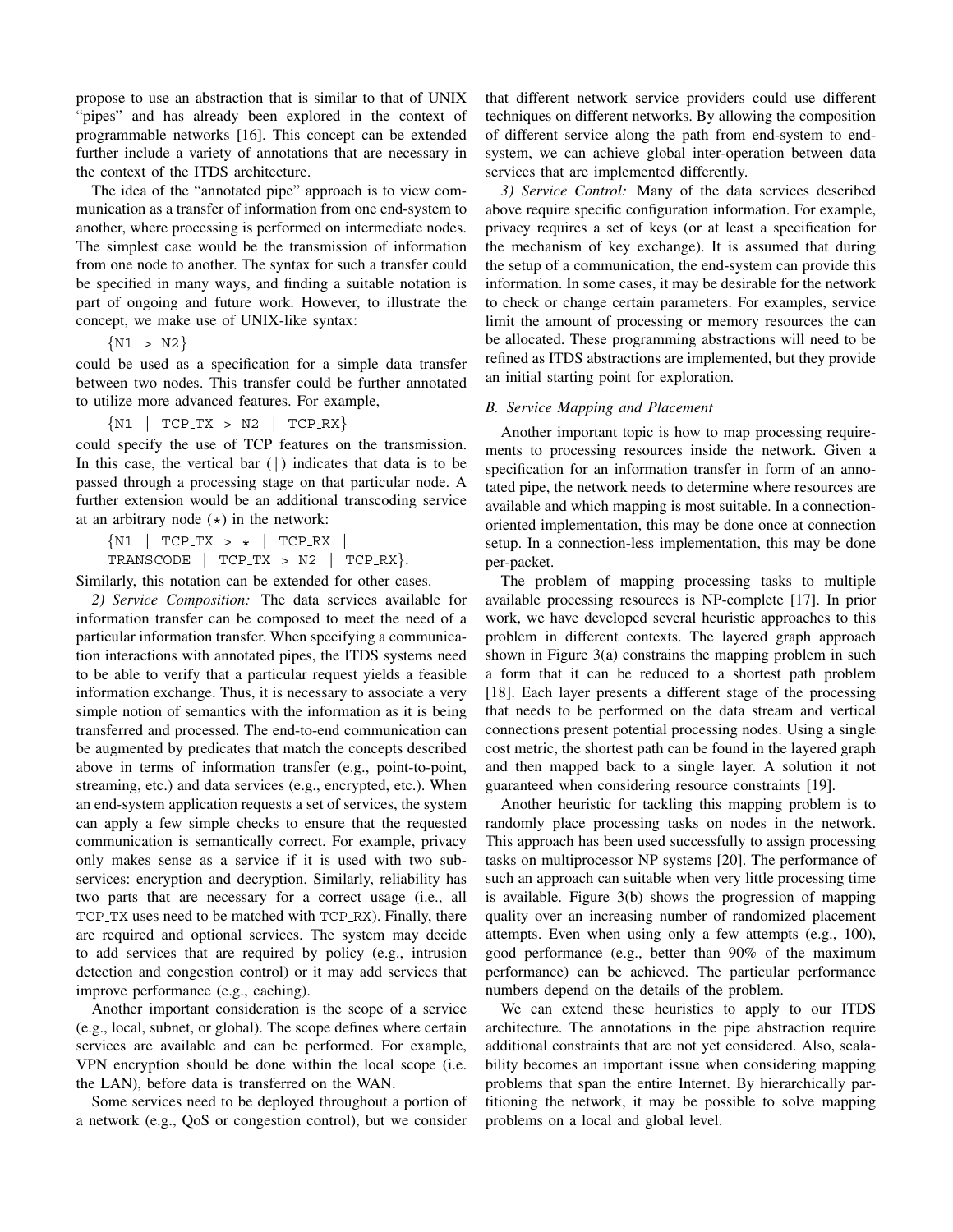

(b) Randomized Mapping

Fig. 3. Mapping Techniques. The layered graph approach constrains the mapping problem to a shortest path problem. The randomized mapping approach places tasks randomly and obtains incrementally better solutions over time.

#### *C. Implementation Scenarios*

Depending on the capabilities of the underlying network, different implementations of ITDS may be different. For example, we have been careful not to specify if an ITDS system is based on connection-oriented or connection-less data exchange. Either is possible with different tradeoffs. Similarly, state management, processing hardware, and service placement (edge vs. core) can be decided.

*1) Connection-Oriented vs. Connectionless Communication:* In addition to providing data services, the network needs to provide a mechanism for directing traffic towards particular nodes. Some services require that all packets traverse the same data service node in order to achieve consistent behavior.

- *•* A connection-oriented implementation of ITDS would make it possible to ensure that all packets are routed to the same data services, which may be required for consistent processing. It also allows tight control over resource usage of different connections.
- *•* A connection-less implementation would match more closely with the architecture of the current Internet. It

would require less overhead on connection setup and teardown and would require fewer resources on data service nodes. In today's Internet architecture, source routing or tunneling could be employed if consistent routing was required.

*2) State Management:* Both connection and processing state need to be maintained at some level by the network to support data services. One important question that needs to be considered for ITDS is what kind of guarantees are necessary. One can envision a system that guarantees all state, i.e., is entirely "hard-state." While this will make processing easiest, it may also be most difficult to implement. In contrast, a soft-state approach may not provide sufficient guarantees, but is clearly simpler to implement. There are a variety of intermediate solutions, which have been discussed in the context of signaling protocols [21]. It is also important to note that the issue of state management ties in with the issue of connection-oriented and connection-less communication. The hard-state approach is difficult to maintain when communication is connection-less and path changes can occur.

*3) Processing Hardware:* In the simplest case, a workstation can be used as a processing systems through which data is forwarded. Such a configuration usually does not scale to very high data rates or complex processing tasks. An alternative that is optimized for high-performance processing of network traffic is the use of network processors. These embedded multiprocessors employ parallel processor cores to achieve Gigabit per second link speeds for header-processing applications and tens to hundreds of Megabit per second link speeds for payload-processing applications [22]. A third choice is to use programmable logic devices (e.g., FPGAs) to implement some of packet forwarding and processing tasks [23].

We envision that the ITDS infrastructure will follow the route of network-processor-based programmable router systems, which is the most scalable approach to providing the necessary processing power for high-speed data service. However, the use of a multiprocessor NP systems makes the development of a prototype ITDS also considerably more challenging. Some of the operating system issues that arise in this context have been addressed in [24].

*4) Edge vs. Core:* Another interesting questions in the context of ITDS is how "deep" inside the network data services can be offered. Currently, there is a trend towards deploying a lot of functionality at the edges (e.g., firewalls, intrusion detection systems, wireless gateways). Similarly, large server farms often offload networking-related processing tasks (e.g., TCP termination, SSL processing) to front-end systems.

With increasing link speeds towards the core of the network, the available processing resources on ITDS router and the complexity of the requires services determine where the border for possible data services is. Having a "natural" constraint on where processing is feasible will help in managing the complexity of the service mapping problem described above, since a considerable chunk of the network would not support data services.